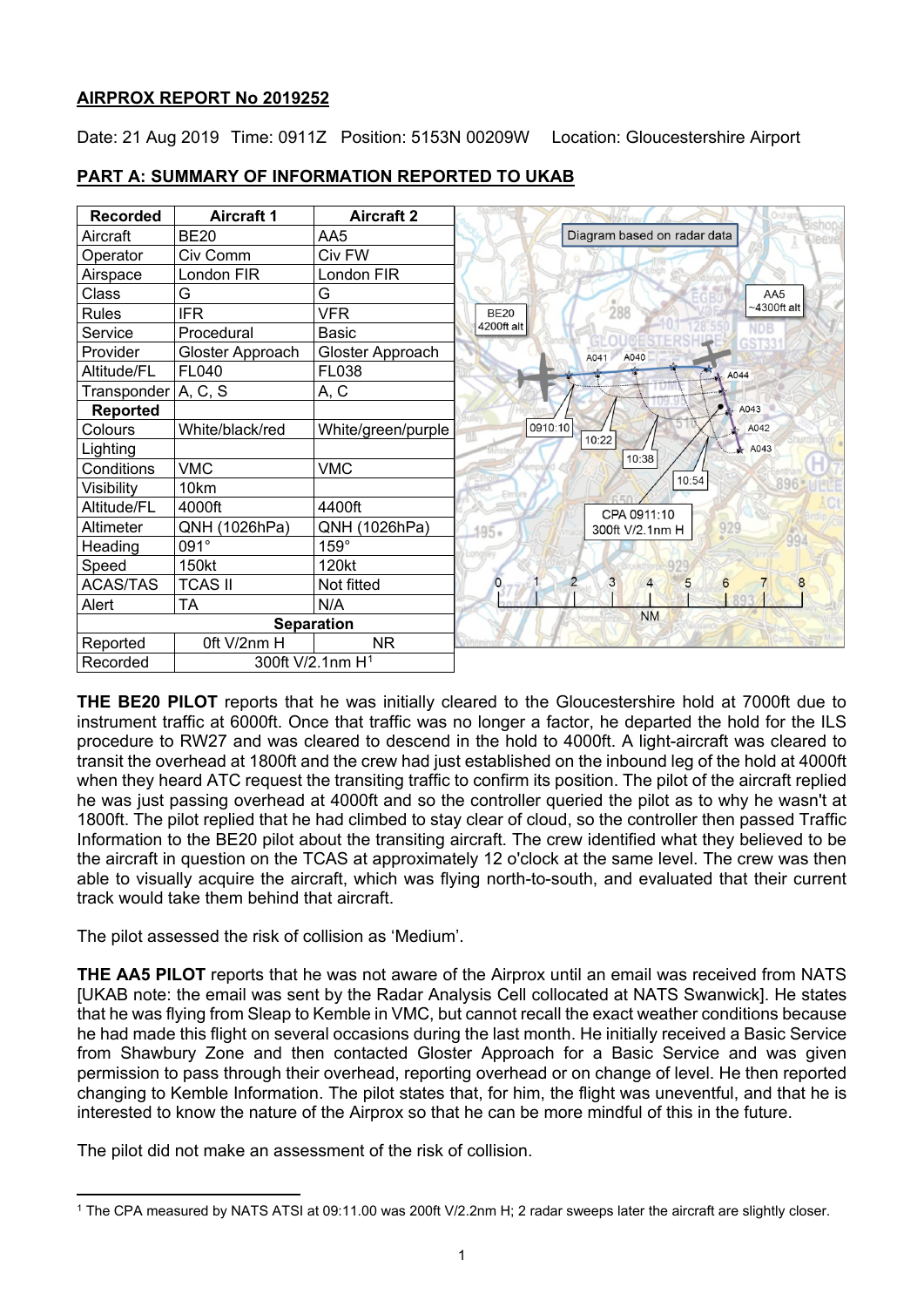## **Factual Background**

The weather at Gloucestershire Airport was recorded as follows:

METAR EGBJ 210850Z 22005KT 170V260 9999 SCT016 17/14 Q1026= METAR EGBJ 210920Z 23006KT 180V260 9999 SCT016 18/14 Q1026=

#### **Analysis and Investigation**

## **CAA ATSI**

The Gloucester controller was providing combined Aerodrome and Approach non-Radar Services at the time of the Airprox. The R/T was busy, and the controller was dealing with Instrument Approaches, departures, arrival and overflights. Screenshots in this report have been taken from the Area Radar recordings and the Mode C displayed are Flight Levels. The QNH data entered into the Radar Display was 1028, resulting in a difference of 405 feet.

At **09:01.10**, the BE20 pilot reported at 7000ft routeing direct to the GST, with 14 miles to run and in receipt of information Foxtrot, QNH 1026. The controller instructed the pilot to standby.

At **09:01.20**, the AA5 pilot made initial contact with the Gloucester controller and was instructed to standby and advised that a controller handover was taking place.

At **09:03.10**, the BE20 pilot was instructed to report entering the hold and to expect descent when established in the hold. The pilot was advised that there would probably be a 5 min delay, hopefully resulting in just one hold.

At **09:04.20**, the controller turned their attention back to the AA5 pilot and the pilot advised, "*one POB, from Sleap to Kemble, currently 1800 feet on 1026, 10 miles to run, would like to transit your overhead."* The controller instructed the pilot to report in the overhead and a Basic Service was agreed. The pilot responded with Wilco (Figure 1).



Figure 1 – 09:04.20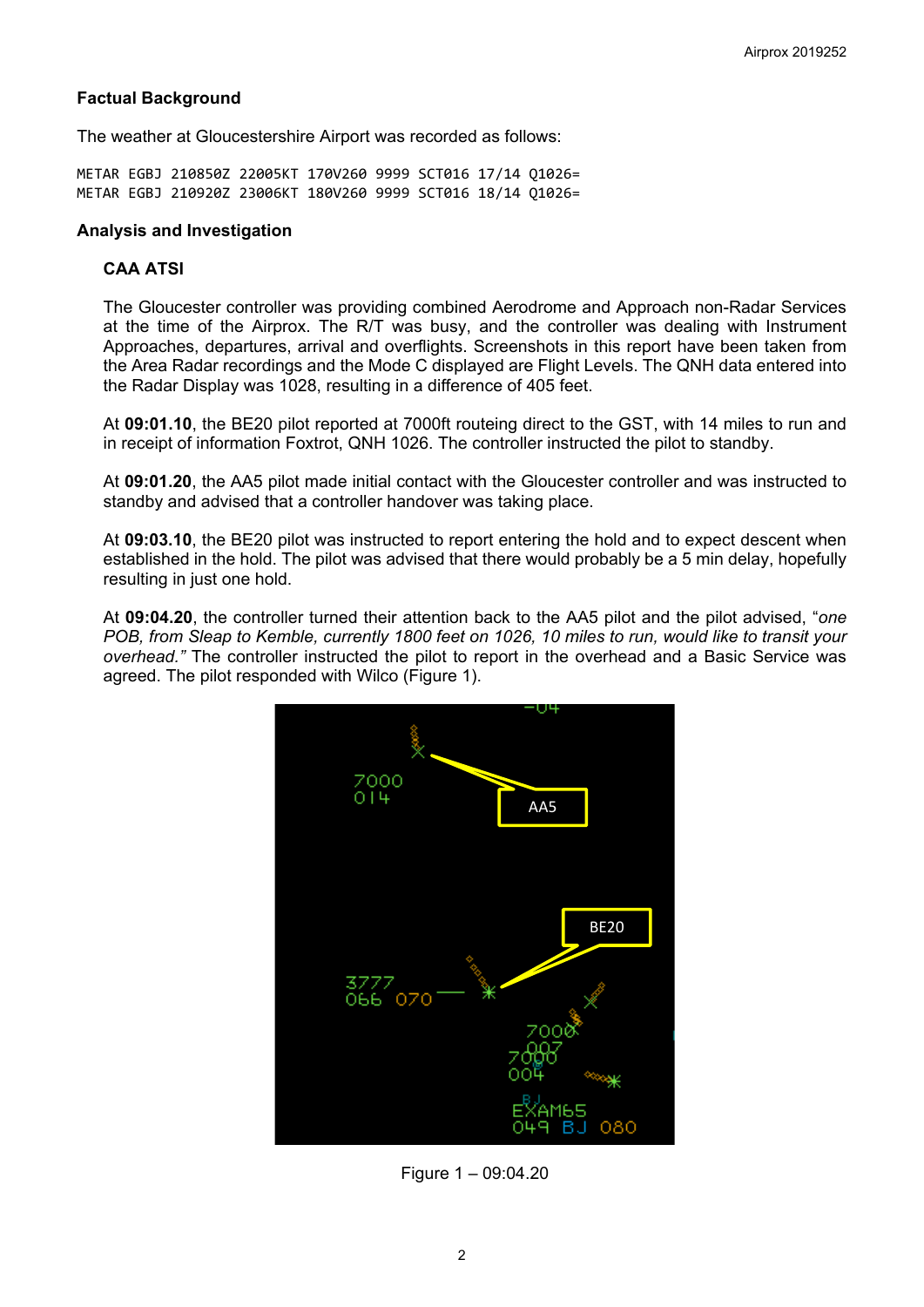At **09:05:40**, the BE20 pilot reported taking up the hold at 7000ft. This was acknowledged by the controller.

At **09:06.40**, the controller instructed the BE20 pilot to descend to altitude 4000ft QNH 1026.The pilot provided an accurate readback.

At **09:07.40**, the controller instructed the BE20 pilot to maintain altitude 4000ft and cleared them for the ILS/DME approach RW27, to report at the GST outbound. The pilot provided an accurate readback (Figure 2). Note: The 4000ft restriction was against another aircraft on the Instrument Approach.



Figure 2 – 09:07.40 Figure 3 – 09:09.50

At **09:09.50**, the AA5 pilot reported *"in the overhead, 4000ft on 1026."* The controller responded with *"caution then, a Beech 200 at 4000, I thought you reported at 1800ft."* The AA5 pilot responded, *"Actually I had to climb above the cloud, I'm looking out for him, I'll descend through cloud when there's some gaps."* The controller immediately turned their attention to the BE20 pilot and advised *"traffic's an AA5 in the overhead 4000ft."* The pilot responded, *"Yes so I understand, we are looking."*  (Figure 3).

At **09:10.50** the BE20 pilot reported, *"that traffic in sight."* (Figure 4).



Figure 4 – 09:10.50 Figure 5 – 09:11.00 CPA

At **09:11.00** CPA occurred, with the aircraft separated by 2.2nm laterally and 200 feet vertically (Figure 5).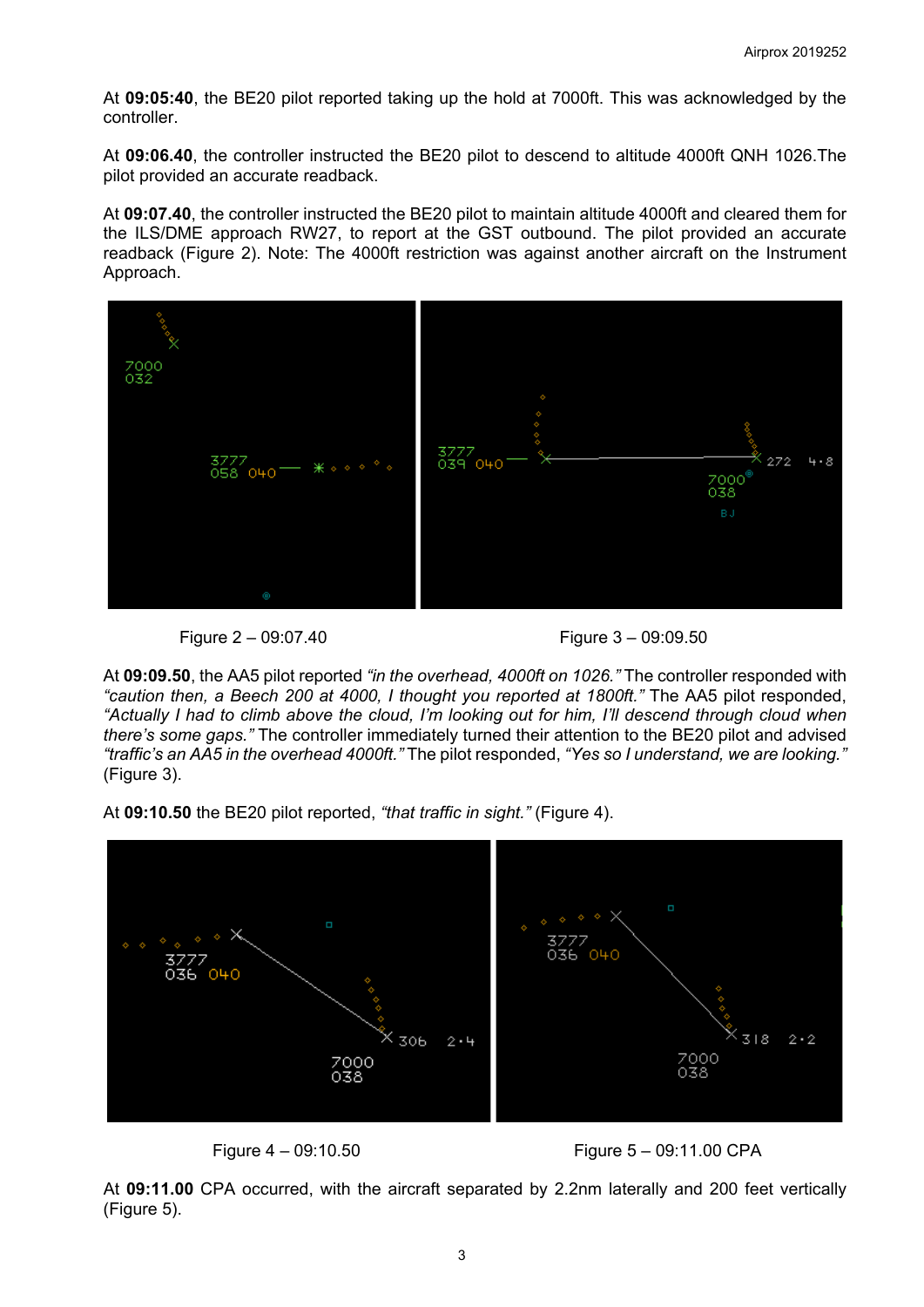#### **Relevant CAP 493 extracts**:

*Within Class G Airspace, under a Basic Service, Pilots remain responsible for their own collision avoidance. The provider of Basic Service is not required to monitor the flight and pilots should not expect any form of traffic information from a controller. However, if a controller notices that a definite risk of collision exists, a warning shall be issued to the pilot. ((EU) 923/2012 SERA.9001 and SERA.9005(b)(2)).* 

The request from the AA5 pilot led the controller to believe that the AA5 would transit the overhead at 1800 feet. Without the availability of surveillance equipment, the controller cannot monitor the flight and would have no way of knowing that the AA5 pilot had commenced a climb.

*The controller shall provide traffic information, if it is considered that a confliction may exist, on other known traffic; however, there is no requirement for deconfliction advice to be passed, and the pilot remains responsible for collision avoidance. The controller may, subject to workload, provide traffic information on other aircraft participating in the Procedural Service, in order to improve the pilot's situational awareness.* 

Had the AA5 pilot remained at 1800ft they would not have been relevant traffic to the BE20 pilot.

*Controllers may, subject to workload, initiate agreements with pilots of aircraft under Basic Service*  to restrict their flight profile in order to co-ordinate them with aircraft in receipt of a Procedural *Service. Controllers shall limit the occasions on which they make such agreements to those where it is clear that a confliction exists, and only when controller workload permits.* 

Notwithstanding that there is no requirement for pilots to advise ATC of a change of level under the terms of a Basic Service, had the pilot chosen to advise the controller that they were climbing to remain clear of cloud, this would have provided the controller with an opportunity to explore options to initiate an agreement and pass traffic information at an earlier stage.

As soon as the controller was made aware that the AA5 pilot had climbed to 4000ft they immediately passed traffic information to the pilots of both aircraft and the BE20 pilot subsequently reported having the AA5 in sight.

#### **Gloucestershire Airport ATC**

No report was filed from the ATCO at the time of the event because, from listening to the RT recording, no Airprox was reported on the RT, nor was any concern raised from either pilot. No Approach services were available from the period 0830-0900UTC due to SRATCOH break and the relief ATCO being ADI only. The APP ATCO returned from his break at 0900 and Approach services resumed.

At 0901 the BE20 pilot called on the Approach frequency reporting that he was 14nm NW at 7000ft on QNH 1026 inbound to the GST. The aircraft was cleared to the GST at 7000ft to expect further descent in the hold.

At 0904 the AA5 pilot called Gloucester Approach reporting that he was 10nm NW of Gloucester, Sleap to Kemble at 1800ft on QNH 1026 routing toward the Gloucester overhead and requesting a Basic Service. He was instructed to report in the overhead.

At 0905, the BE20 pilot reported entering the GST hold at 7000ft. At 0907, the BE20 pilot was given descent in the hold to 4000ft and subsequently cleared for the ILS approach to RW27, to maintain 4000ft then report GST outbound.

At 0910, the AA5 pilot reported in the overhead at 4000ft. This was queried by the Approach controller because the pilot's last report was at 1800ft. The pilot reported that he had had to climb above cloud. Traffic information on the BE20 was immediately passed to the AA5 pilot and also to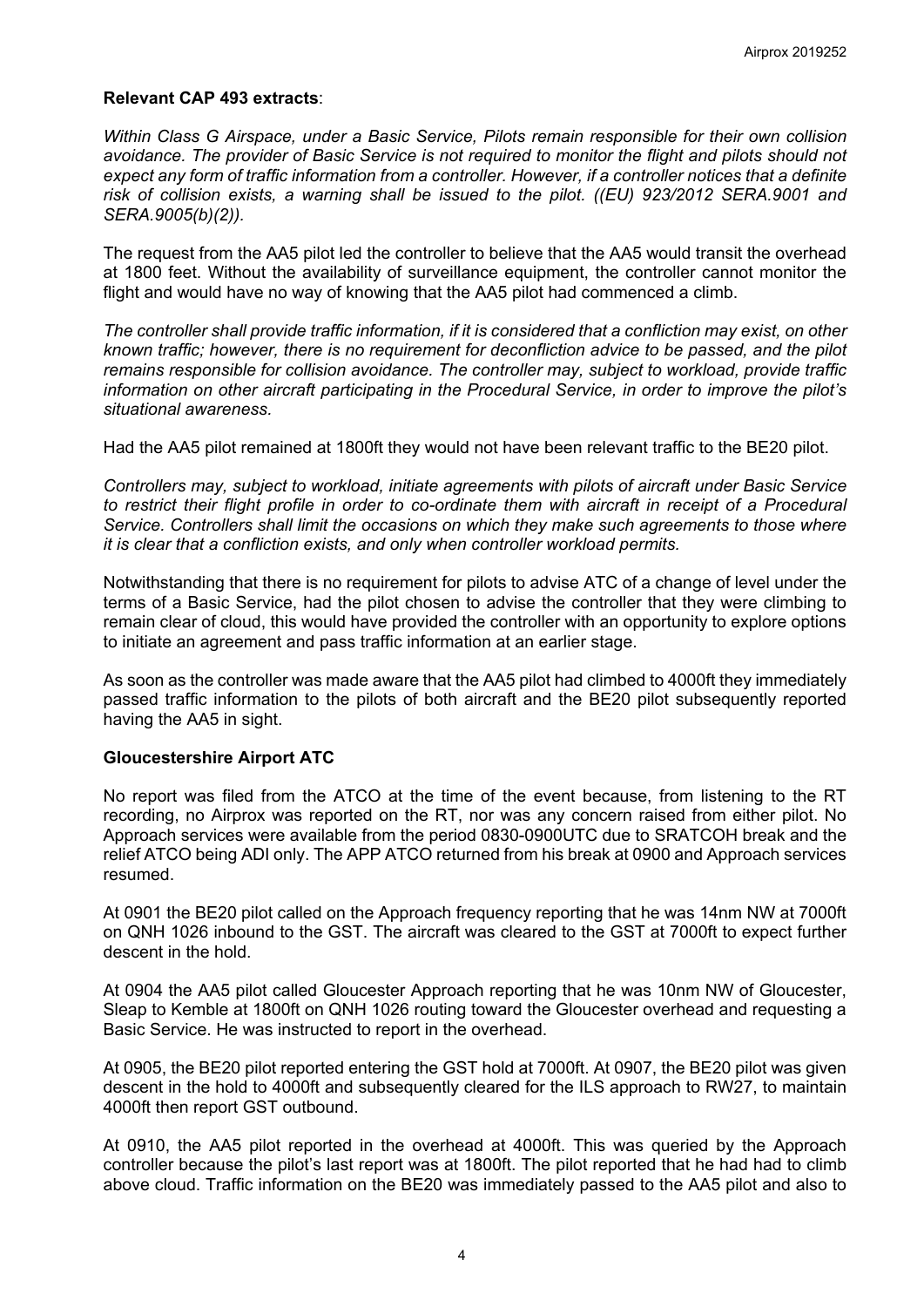the pilot of the BE20 on the AA5 in the overhead. The AA5 pilot reported that he was looking for the traffic; the BE20 pilot reported visual with the traffic at 0911. Nothing else was reported.

At 0911, the BE20 pilot reported GST outbound and the AA5 pilot reported leaving the frequency.

Given the fact that no Airprox was reported on the R/T, no formal report was submitted by the ATCO. On interviewing the ATCO, he believed that the AA5 was at 1800ft therefore would not have been traffic that conflicted with the BE20 at 4000ft so did not pass any Traffic Information. He was rather surprised that the AA5 pilot then reported at 4000ft in the overhead, which is why he queried it on the R/T.

In conclusion, there would have been no way that the ATCO could have known that the AA5 pilot had climbed to 4000ft because Gloucestershire Airport has no SSR and the pilot did not report leaving 1800ft or that he was climbing to 4000ft. The first the ATCO knew that a confliction existed was when the AA5 pilot reported in the overhead at 4000ft which is when Traffic Information was immediately passed.

#### **UKAB Secretariat**

The Gloucestershire procedure for the ILS to RW27 (Figure 6) is positioned in the Class G airspace above and around the Gloucestershire ATZ. The hold is orientated east-west and is based upon the GST NDB, which is located on the aerodrome. Thus, any aircraft transiting through the overhead of the airfield could potentially conflict laterally with any aircraft in the IF hold. The same hold is used for all instrument procedures at Gloucestershire Airport.



Figure 6 – Gloucestershire ILS to RW27 Procedure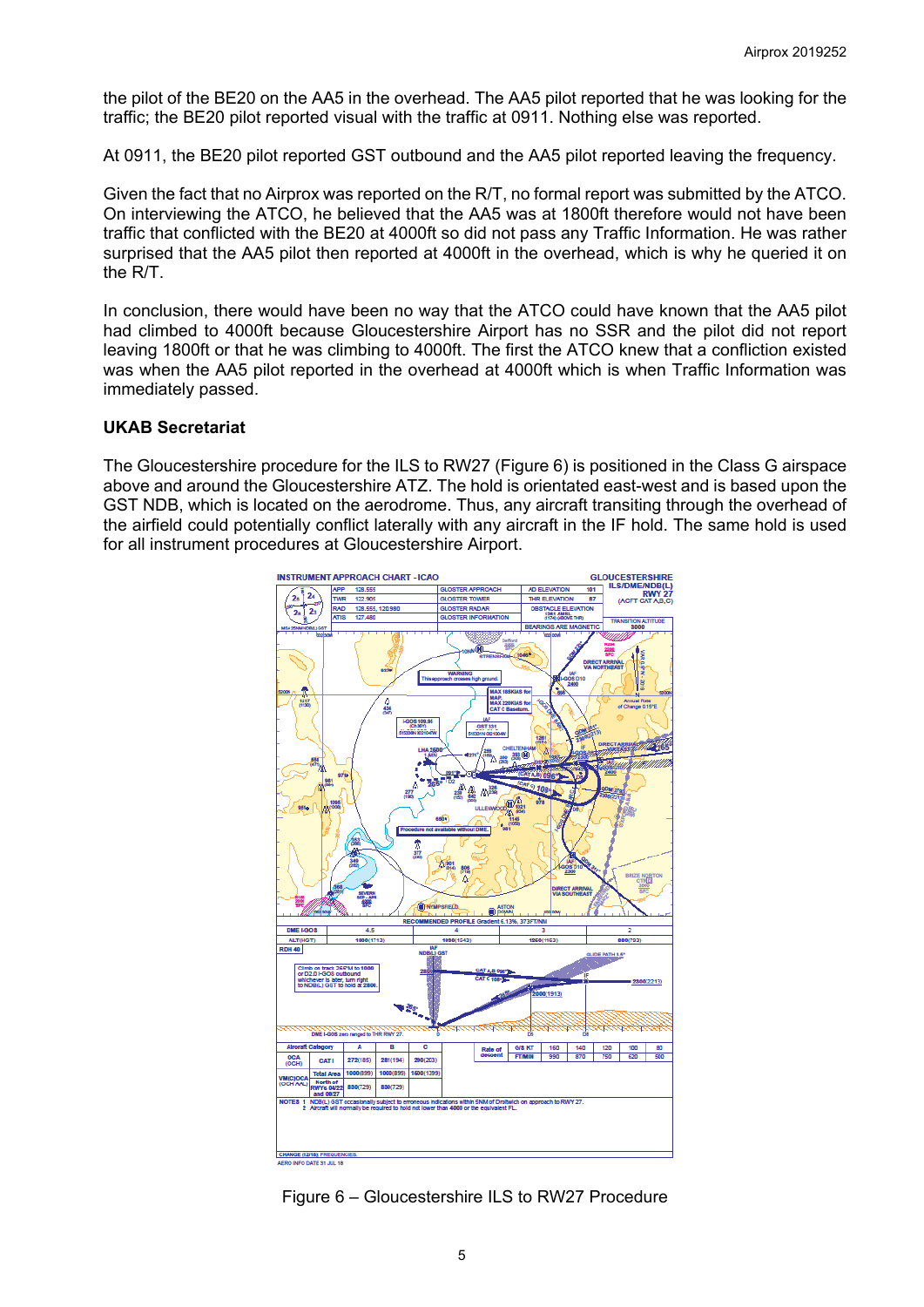The BE20 and AA5 pilots shared an equal responsibility for collision avoidance and not to operate in such proximity to other aircraft as to create a collision hazard.<sup>[2](#page-5-0)</sup>

# **Summary**

An Airprox was reported when a BE20 and an AA5 flew into proximity in the Gloucestershire Airport overhead at 0911hrs on Saturday 21<sup>st</sup> August 2019. The BE20 pilot was operating under IFR in VMC and the AA5 pilot was operating under VFR in VMC, the BE20 pilot in receipt of a Procedural Service and the AA5 pilot in receipt of a Basic Service, both from Gloster Approach.

## **PART B: SUMMARY OF THE BOARD'S DISCUSSIONS**

Information available consisted of reports from the pilots of both aircraft, transcripts of the relevant RT frequencies, radar photographs/video recordings and a report from the appropriate ATC operating authorities. Relevant contributory factors mentioned during the Board's discussions are highlighted within the text in bold, with the numbers referring to the Contributory Factors table displayed in Part C.

The Board first considered the actions of the AA5 pilot, and members were quick to agree that changes in altitude to remain VMC are a typical feature of flying in Class G airspace. Notwithstanding, in this instance the pilot had requested permission from the Gloster controller to penetrate the Gloucester ATZ and fly through the overhead of the airport at 1800ft and, although there was no requirement for him to have informed the controller of his change in altitude while flying in Class G airspace, it would have been helpful if he had done so (**CF5**). Some members wondered if the AA5 pilot, being on the same frequency as the BE20 pilot, could have assimilated the presence of the BE20 in the instrument pattern and hence the possibility of there being a potential confliction between himself and the BE20 if he climbed; furthermore, members wondered whether the AA5 pilot had known of the presence of the Gloucester instrument pattern and, in particular, the holding pattern that is based on the NDB on the airfield. With these two aspects in mind the Board concluded that the AA5 pilot's climb through the instrument pattern to remain VMC had been a contributory factor in the Airprox (**CF4**).

Turning to the actions of the Gloucester controller, the Board was disappointed that no Airprox had been declared on the frequency in use at the time, leading to the controller being unaware of the Airprox until informed by the UKAB some 12 days later. The controller had, subsequently, submitted a report but this was not distributed to the UKAB. Controller members felt that, rather than just acknowledging the AA5 pilot's requested altitude of 1800ft, the Gloucester controller could have instructed the AA5 pilot to maintain altitude. Although the pilot would have been under no obligation to follow those instructions when outside the ATZ, it may have prompted the AA5 pilot to inform the controller of his climb when he had become unable to remain VMC at his initially reported altitude. Although they acknowledged that the reason the controller was unable to use the radar was due to his level of training, the Board discussed whether the lack of a suitably qualified controller [UKAB secretariat note: subsequent correspondence between Gloucestershire airport and the UKAB secretariat revealed that the controller was, in fact, qualified to use radar but that the radar was unserviceable at the time] was an issue given the airport's future expansion plans and increase in size and speed of the traffic using the airport. Members wondered whether this lack of radar capability had been fully mitigated in the airport's MAC risk assessment; without a radar picture to confirm the respective altitudes and positions of the 2 aircraft, the controller in this incident had had no way of detecting that the aircraft were not where he expected them to be and therefore could not have detected the conflict between them (**CF1, CF2**). That being said, as soon as the controller had received the call from the AA5 pilot that he was in the overhead at 4000ft, the Board commended him for immediately issuing Traffic Information to the BE20 pilot and reciprocal Traffic Information to the AA5 pilot. Members agreed that, although the Traffic Information had been issued as soon as the controller had become aware of the confliction, it had been, nevertheless, been late and was therefore a contributory factor (**CF3**).

The Board then considered the actions of the BE20 pilot and noted that, upon hearing the Gloucester controller querying the altitude of the AA5, he had become concerned by the proximity of the other aircraft (**CF6**). Shortly thereafter, the BE20's TCAS II had issued a TA (**CF7**) and the BE20 pilot had

 $\overline{\phantom{a}}$ 

<span id="page-5-0"></span><sup>2</sup> SERA.3205 Proximity.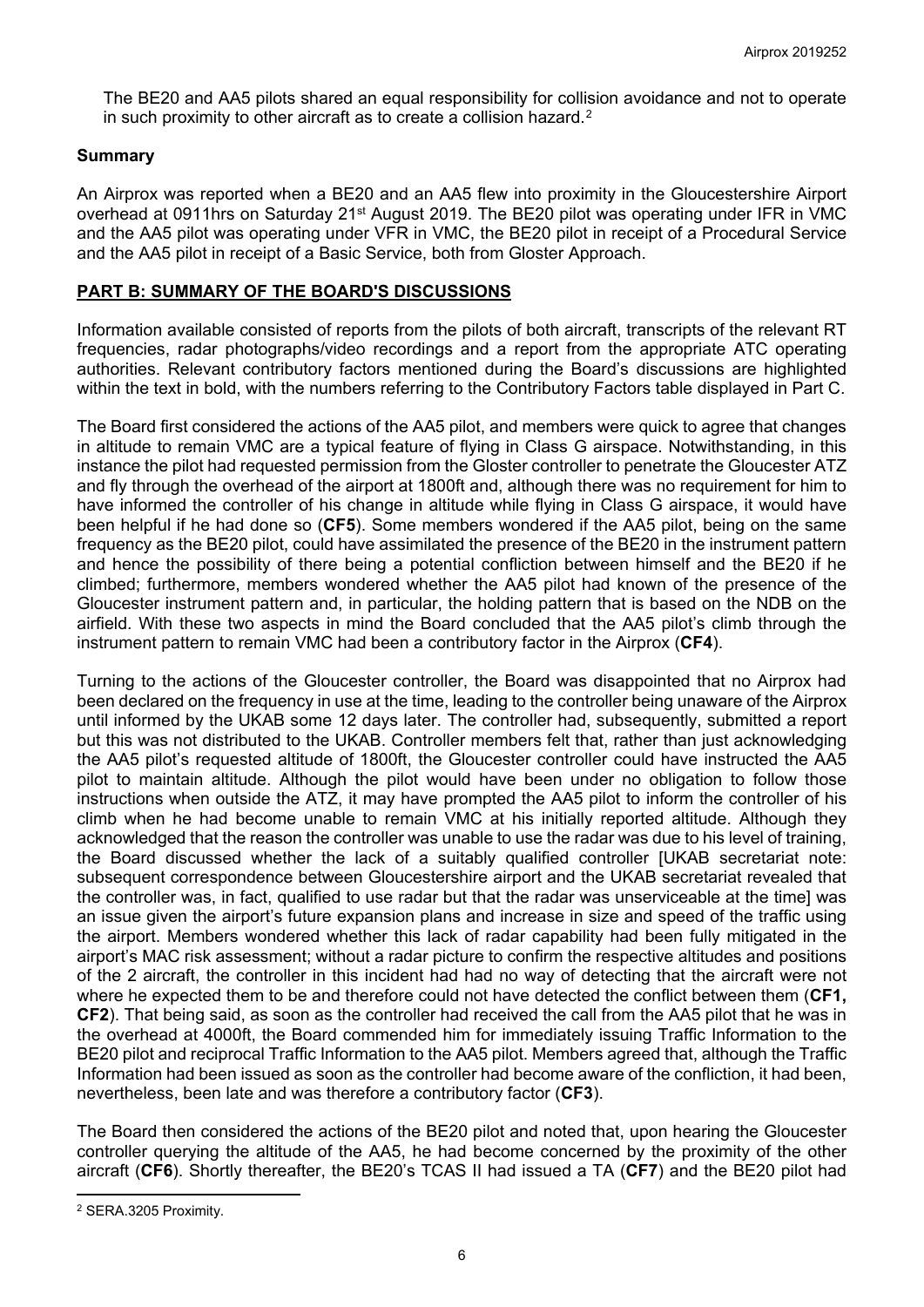visually acquired the AA5 in his 12 o'clock and had assessed that there was no need for him to take any avoiding action (**CF8**).

In assessing the risk of this encounter, the Board noted that, although the BE20 pilot made an assessment of the risk as 'Medium', the radar recording showed a separation of 2.1nm and 300ft at CPA and that this actually occurred as the BE20 passed behind the AA5. When the AA5 passed in front of the BE20 the lateral separation had, in fact, been closer to 4.5nm. Consequently, members felt that normal safety standards and parameters for flight in Class G airspace had pertained and that no risk of collision had existed. Consequently, the Board attributed Risk Category E to this Airprox.

## **PART C: ASSESSMENT OF CONTRIBUTORY FACTORS AND RISK**

Contributory Factors:

|                | 2019252                                                      |                                                                |                                                               |  |  |  |  |  |  |
|----------------|--------------------------------------------------------------|----------------------------------------------------------------|---------------------------------------------------------------|--|--|--|--|--|--|
| <b>CF</b>      | Factor                                                       | <b>Description</b>                                             | <b>Amplification</b>                                          |  |  |  |  |  |  |
|                | <b>Ground Elements</b>                                       |                                                                |                                                               |  |  |  |  |  |  |
|                | • Situational Awareness and Action                           |                                                                |                                                               |  |  |  |  |  |  |
| 1              | Contextual                                                   | • Situational Awareness and Sensory Events                     | Generic, late, no or incorrect Situational Awareness          |  |  |  |  |  |  |
| $\overline{2}$ | <b>Human Factors</b><br>• Conflict Detection - Detected Late |                                                                |                                                               |  |  |  |  |  |  |
| 3              | <b>Human Factors</b>                                         | • Traffic Management Information Provision                     | Not provided, inaccurate, inadequate, or late                 |  |  |  |  |  |  |
|                | <b>Flight Elements</b>                                       |                                                                |                                                               |  |  |  |  |  |  |
|                | <b>• Tactical Planning and Execution</b>                     |                                                                |                                                               |  |  |  |  |  |  |
| 4              | <b>Human Factors</b>                                         | • Insufficient Decision/Plan                                   | Inadequate plan adaption                                      |  |  |  |  |  |  |
| 5              | <b>Human Factors</b>                                         | • Accuracy of Communication                                    | Ineffective communication of intentions                       |  |  |  |  |  |  |
|                |                                                              | • Situational Awareness of the Conflicting Aircraft and Action |                                                               |  |  |  |  |  |  |
| 6              | <b>Human Factors</b>                                         | • Interpretation of Automation or Flight Deck<br>Information   | Pilot was concerned by the proximity of the other<br>aircraft |  |  |  |  |  |  |
|                | • Electronic Warning System Operation and Compliance         |                                                                |                                                               |  |  |  |  |  |  |
| 7              | Contextual                                                   | • ACAS/TCAS TA                                                 | TCAS TA / CWS indication                                      |  |  |  |  |  |  |
|                | • See and Avoid                                              |                                                                |                                                               |  |  |  |  |  |  |
| 8              | Human Factors                                                | • Monitoring of Other Aircraft                                 | Sighting report                                               |  |  |  |  |  |  |

Degree of Risk: E

#### Safety Barrier Assessment<sup>[3](#page-6-0)</sup>

In assessing the effectiveness of the safety barriers associated with this incident, the Board concluded that the key factors had been that:

#### **Ground Elements:**

 $\overline{\phantom{a}}$ 

**Situational Awareness of the Confliction and Action** were assessed as **partially effective** because, although the controller was aware of the AA5 approaching the overhead of the airport, the AA5 pilot had not informed the controller that he had climbed to 4000ft.

<span id="page-6-0"></span><sup>&</sup>lt;sup>3</sup> The UK Airprox Board scheme for assessing the Availability, Functionality and Effectiveness of safety barriers can be found on the [UKAB Website.](http://www.airproxboard.org.uk/Learn-more/Airprox-Barrier-Assessment/)